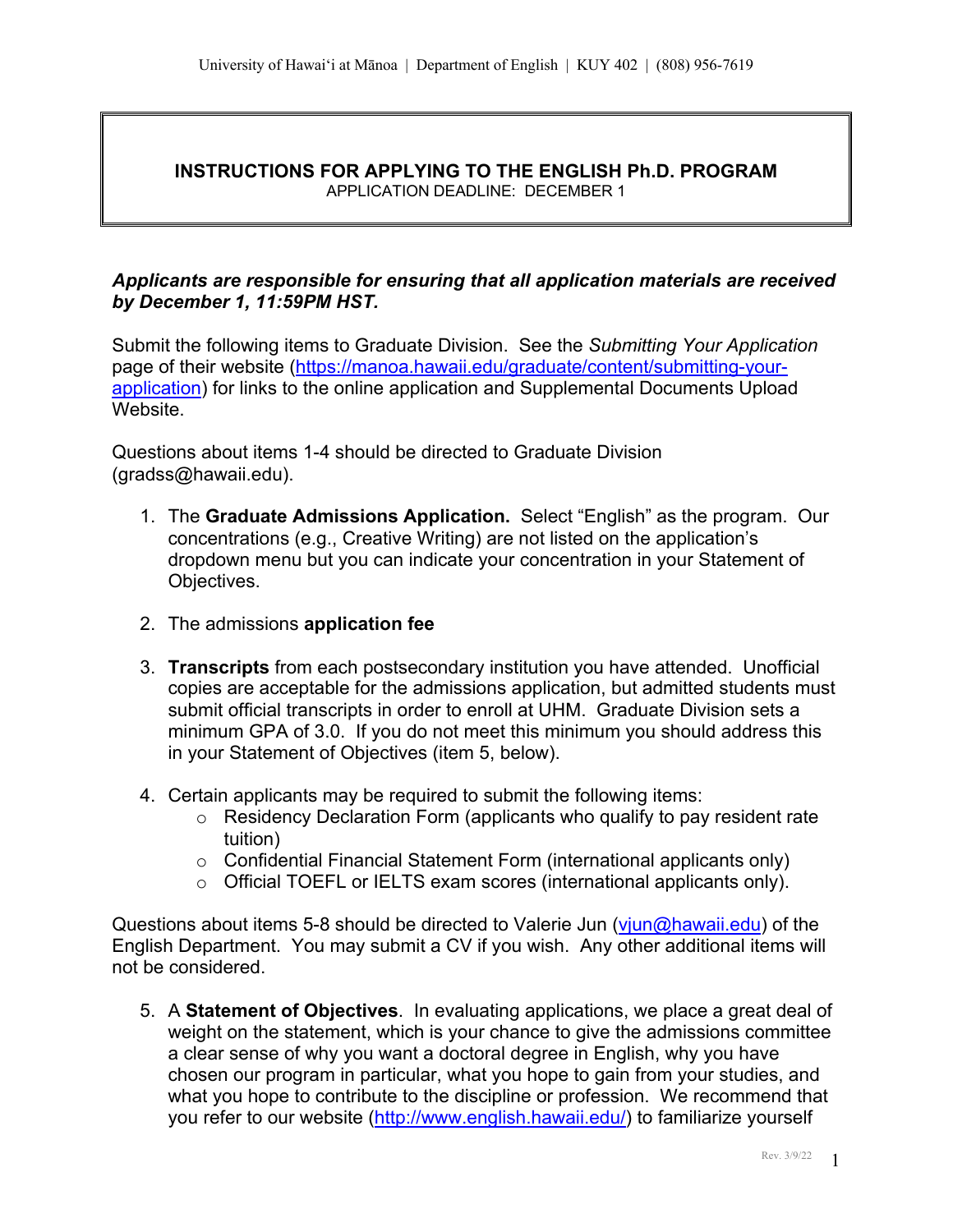with our program and the areas of specialization we offer. Your statement should be two single-spaced pages.

6. **Three letters of recommendation.** Additional letters will not be accepted. The letters should be from professors from whom you have recently taken courses in your field or who have directed you in independent research or in your thesis. These letters should assess your abilities and achievements, and they should evaluate your potential for success in our program. For your letters of recommendation, you should choose professors who know your work well: a general statement of approval is worth much less than a precise and detailed account of what kind of work you have done and what kinds of abilities you have demonstrated. It is usually helpful to your recommenders if you provide them with a brief curriculum vitae and a copy of your statement of objectives.

If you are not able to obtain letters from professors, we will accept letters from employers. However, be aware that such letters often do not provide the information that the admissions committee needs to best evaluate your potential for graduate study in English. Although your recommenders may be able to attest to your writing abilities, they may not be familiar enough with your ability to interpret or analyze a text, or other such skills that are best assessed in an English class.

*Use the Supplemental Documents Upload Website to send prompts to your letter writers; as a courtesy to your writers, do this well in advance of the application deadline. As the deadline approaches, check the status of your letters on the upload site; it is your responsibility to ensure that your letter writers follow through.*

7. A **writing sample**. Submit a single critical essay that you have written that demonstrates your ability to do graduate work in English. The sample should be your best work that relates to your intended area of study; if it does not relate, write a brief explanatory note on the first page. *The critical sample should be a Word document, 15-20 pages in length (including end notes and Works Cited pages), double-spaced, 12 point font, with one-inch margins and pages numbered. A Works Cited page must be included. Your name should not appear anywhere in the document, including headers.* Writing samples that do not adhere to this format may be returned.

The 20 page maximum is firm. We will accept an excerpt of a longer work, but recommend submitting a complete work if possible, as that gives the reviewer a fuller sense of your writing skills. Our best advice is that you submit what you consider to be your best work. If you choose to submit an excerpt, include an introductory paragraph that summarizes the work, particularly the excluded sections, for the reviewer.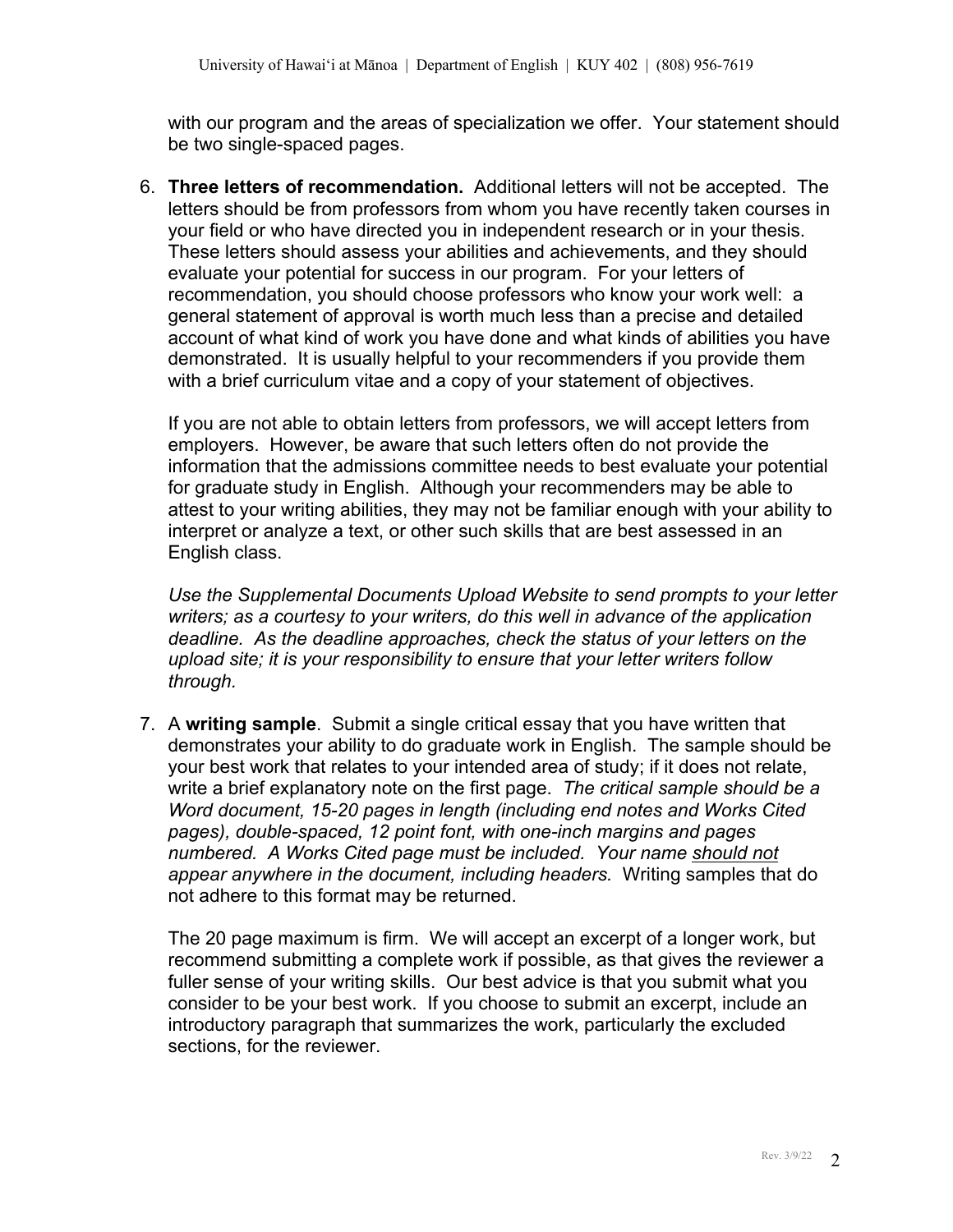8. If you are planning to do a creative dissertation, you must also submit a **creative writing sample** illustrating your creative work in the genre of your choice. *The creative writing sample should be 15-20 pages in length, with one-inch margins and pages numbered. Your name should appear on the first page. Fiction samples should be double-spaced, but poetry samples need not be. If multiple works (multiple short stories, poems, or a mix of the two) are submitted, the page count should not exceed 20, and a table of contents should be included.* Writing samples that do not adhere to this format may be returned. Spoken word poets are encouraged to also submit an audio file to accompany the written works. Your creative writing sample is key to your admission to the creative writing concentration.

If, in the event that you are not accepted to the creative writing concentration, you would like to be considered for admission to the PhD program to pursue a scholarly project, you should state this clearly and detail your interests in your Statement of Objectives. In addition, at least one letter of recommendation should attest to your abilities in analytical writing.

Our application deadline is December 1 but earlier submissions are appreciated. In particular, your writing sample(s) (critical writing sample and, if applicable, creative writing sample) should be uploaded well in advance of the deadline. Samples that do not meet our guidelines will be returned for revision and, due to our time-sensitive writing sample review process, **applicants who have not submitted acceptable writing samples by Dec 2 will be deemed ineligible for further consideration.**

**Check your email regularly around the application deadline**, as this is how you will be notified of missing or problematic application items which must be addressed immediately. You will receive status updates from two offices: from Graduate Division regarding items 1-4 above, and from the English Department regarding items 5-8. Once our department has received all items (1-8) you will receive an email confirming that your application is complete. While we appreciate hearing from you, please understand that excessive inquiries about your application status will slow down the admission process.

The official notification of your admissions decision will come from Graduate Division in late February, either via a FileDrop email or via postal mail.

Questions? Continue reading for answers to frequently asked questions. If you have further questions, email Valerie Jun, Assistant Director of Graduate and Undergraduate Programs, at vjun@hawaii.edu.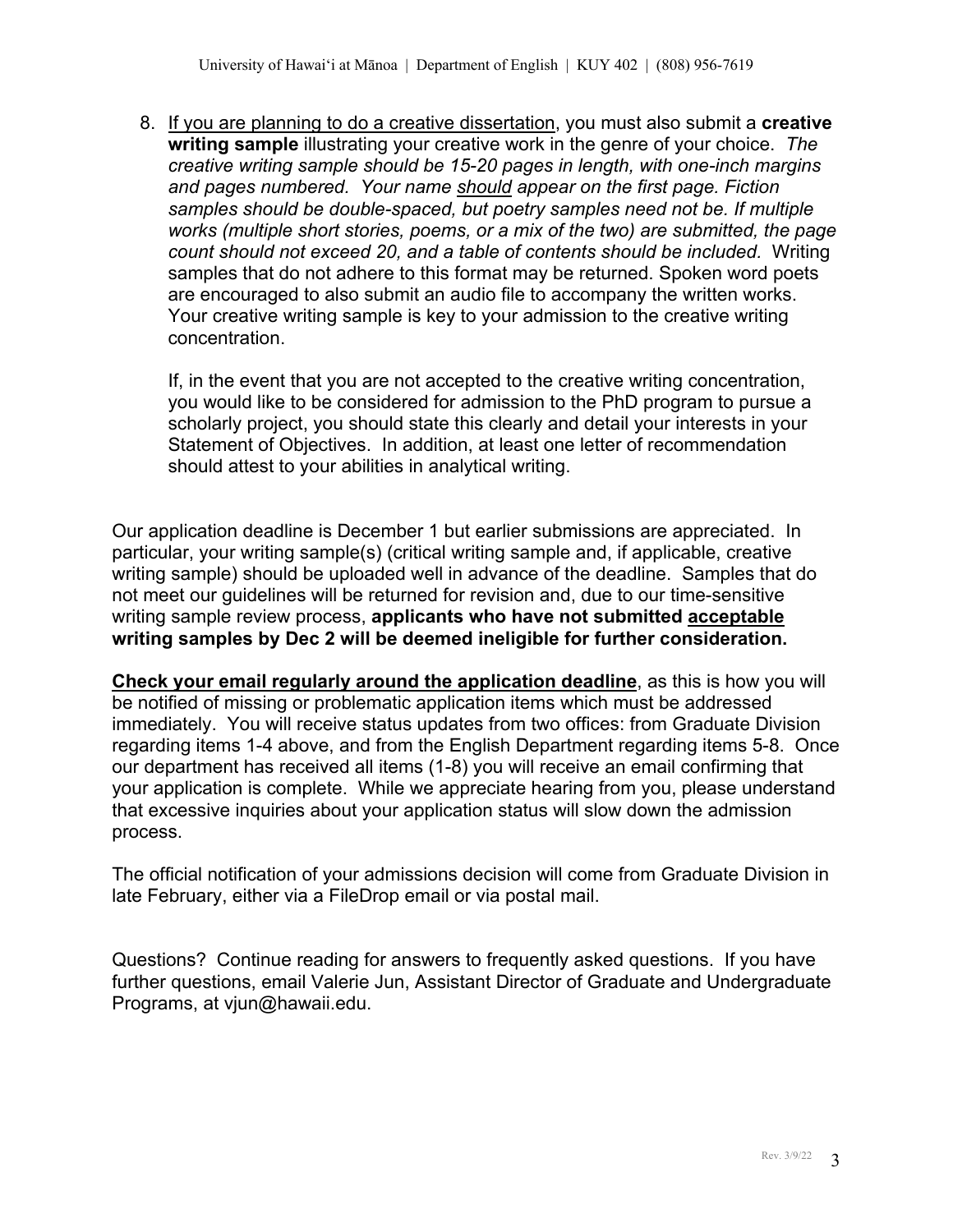# English PhD Admissions Frequently Asked Questions

## **Who is eligible to apply?**

The following statement is excerpted from Graduate Division's Admissions Standards webpage:

*To be eligible, an applicant must hold or expect to hold prior to matriculation a bachelor's degree from a regionally accredited U.S. college or university, or an equivalent degree from a recognized non-U.S. institution of higher education. At minimum, the applicant needs to demonstrate above average academic performance (B average, usually a 3.0 on a 1.0-4.0 scale) for undergraduate course work and for any post-baccalaureate or graduate course work. Because the number of qualified applicants exceeds the number of spaces available, admission is competitive. Meeting minimum admissions standards does not guarantee admission.*

In addition, applicants to the PhD program must hold, or expect to hold prior to matriculation, a master's degree in English or a closely related field.

### **What is the minimum GPA requirement?**

Graduate Division sets a minimum GPA of 3.0. If you feel your GPA is below average and would like to address it, you may do so in your Statement of Objectives.

# **I earned my previous degree in a field other than English. Can I still apply to the program?**

In the past we have accepted students from other disciplines, particularly those that require critical skills similar to those developed in English degrees, if their applications were strong enough. Your statement of objectives should explain why you would like to pursue this degree and how it would fit into your career plans. It would be most helpful if your three letters of recommendation were from professors in English, or closely related fields, who could attest to your ability to do graduate level work in the discipline.

Individuals who are unsure of whether they would qualify for admission often choose to first enroll in graduate English classes as a post-baccalaureate unclassified (PBU) student. See the **What is a PBU Student?** section at the end of this FAQ sheet.

### **How many applications do you receive each year? How many are accepted?**

We receive roughly 50 PhD applications each year. The number of applicants admitted depends on the strength of the pool, but approximately 15-20 PhD applicants are offered admission.